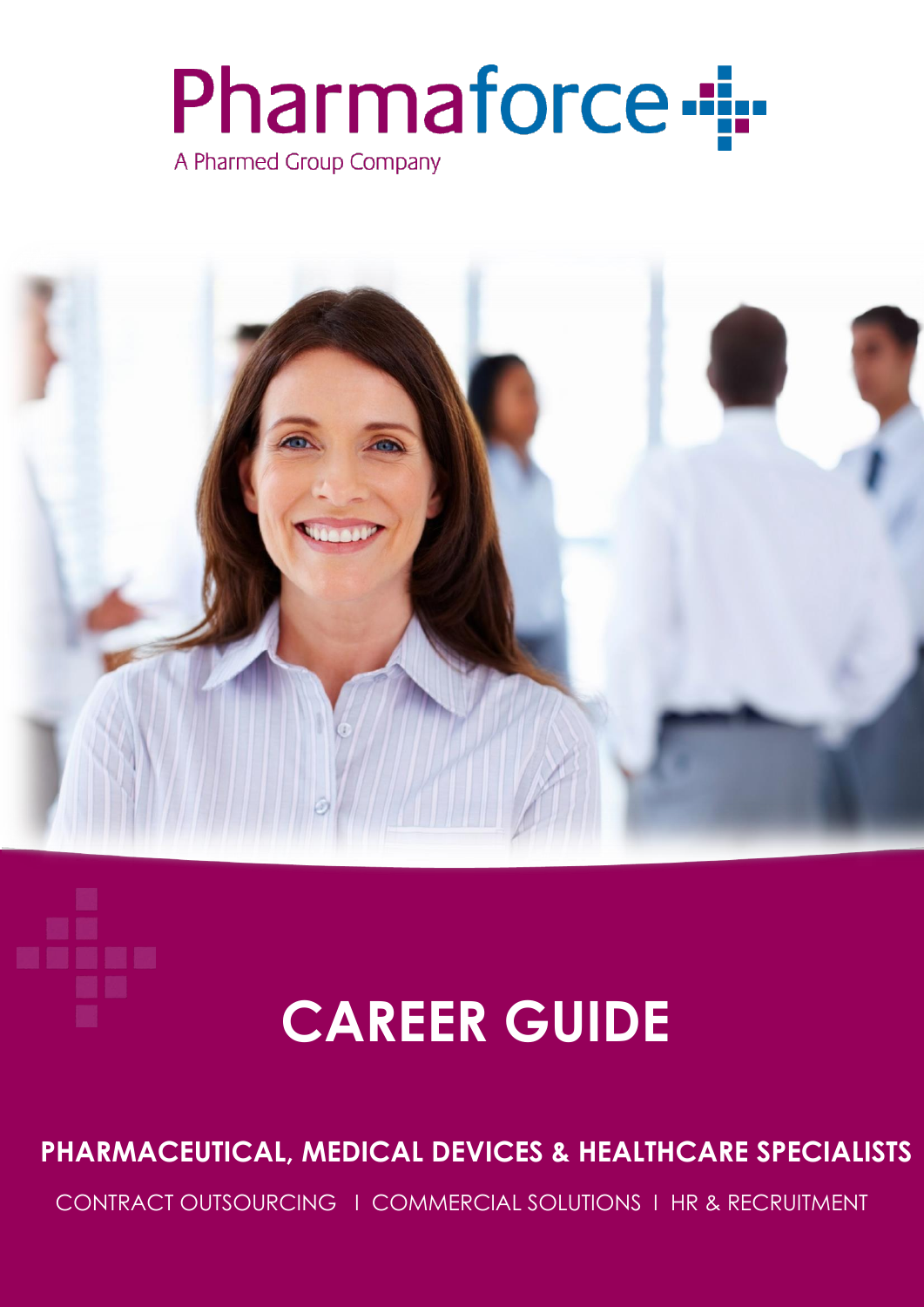# ABOUT US

Pharmaforce is a full service resourcing and outsourcing company. We provide a range of key Commercial, Sales and Marketing, and Recruitment and HR services.

Pharmaforce is part of the **Pharmed Group** and has been providing resourcing and outsourcing solutions to pharmaceutical and healthcare companies across Ireland for over 20 years.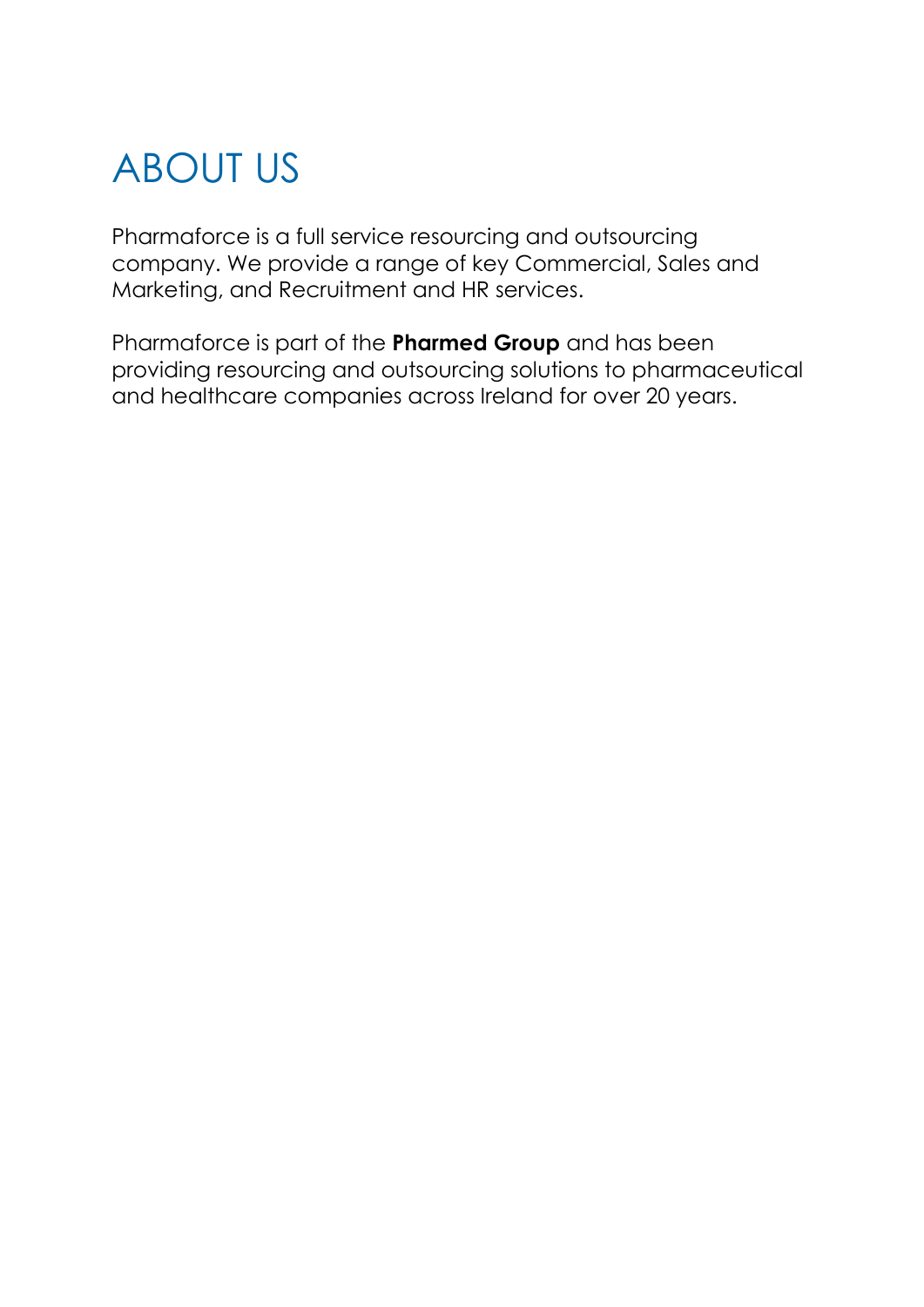

#### **Building your CV for Success**

Your CV is your chance to show employers that you're perfectly suited to the role and deserve to be shortlisted for an interview. Remember: keep in mind: How Can I add value to this business?

#### **What to include in your CV:**

Your CV should give the employer an insight into you as a person and encourage them to want to meet you to find out more.

Cover the following to present evidence of how you've developed relevant skills and gained valuable experience through your academic, work and personal life:

- **Personal statement** if a supporting statement is required, this should be wellstructured - possibly using headings to set out how you meet the job criteria.
- **Work experience** list the main duties of your current job, or any positions that you've held in the past and start with most recent. Keep an eye on the job advertisement and relate your skills to those required for the specific job.
- Show how you meet the person specification for the role, by promoting yourself as the best candidate for the job.
- **Educational background** you'll usually be expected to provide information on institutions attended, courses taken and qualifications gained. Start with post-secondary school education.

Most applications require a minimum of two referees; so ask permission in advance. Current employer reference can be asked for after you have received a formal job offer

Never lie on your CV. Not only will you demonstrate your dishonesty to a potential employer, but there can be serious consequences too. For example, altering your degree grade from a 2:2 to a 2:1 is classed as degree fraud and can result in a prison sentence.

#### **Style tips**

Your CV can make a strong impression if you:

- use power verbs, such as 'transformed', 'delivered', 'achieved' and 'inspired';
- choose descriptive words like 'effective', 'consistent', 'determined' and 'adaptable';
- focus on the job specification requirements rather than waffling or being too vague;
- select appropriate examples of your achievements from past experience;
- demonstrate genuine enthusiasm for the role.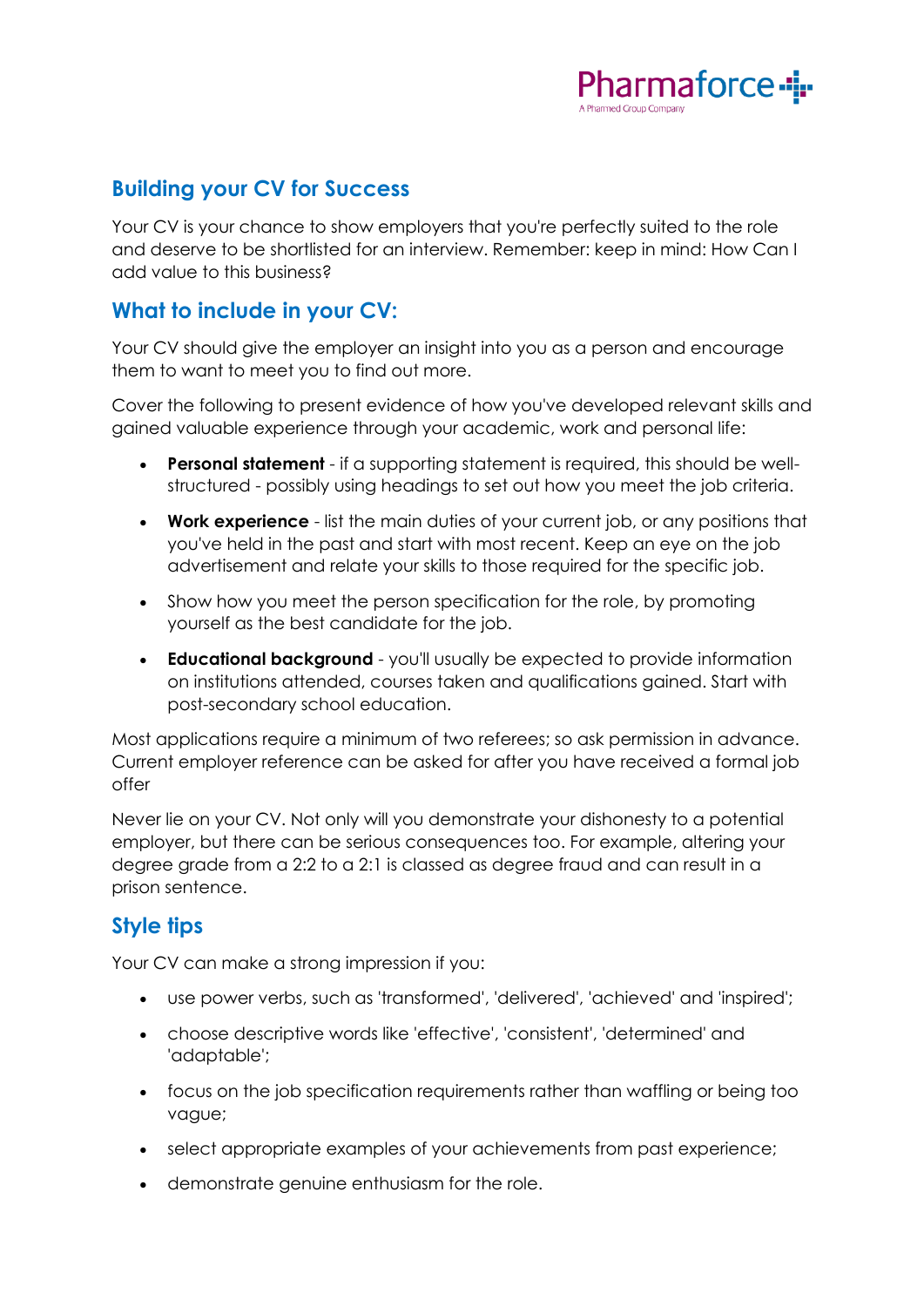#### **Disclosing personal information**

You're not obliged to divulge personal details regarding your age, ethnicity, gender, religion or sexual orientation, and so shouldn't be asked to do so here. Only include information that you feel would help with your application and support your suitability for the role.

You may be asked to complete an equal opportunities form. This information is treated confidentially and will not be used as part of the selection process. The form is normally separate from the application, and used solely for monitoring the employer's commitment to equality and diversity.

#### **Do your research**

Applicants that have done their research into the company never fail to impress and it's easy enough to do. 'Employers will have lots of information on their websites and it's key that applicants have a good understanding of who they are applying to, what the organisation does and current issues that the organisation might be facing. Read 'about us' pages, research competitors and look for any recent news items.

Make sure you've really thought about why the job you are applying for is right for you and not just about what you need to do to get the job

#### **Include relevant skills and experience**

Read the person specification carefully and make sure to include all relevant skills and experience. Evidence these skills with specific examples to really make an impact.

#### **Show your personality**

While academic ability is important you shouldn't underestimate the value of personality.

#### **Avoid common mistakes**

When you ask employers about the most common application mistakes their answers are always the same. Submitting a generic CV usually features on the list. You should always aim to tailor your skills to the company's needs. Aim to adapt past experiences to the role being advertised. Generic applications that fail to give enough detail will automatically find their way onto the 'no' pile.

Lying is another. Employers will check the information that you provide on your CV and may withdraw your job offer if there are any discrepancies.

#### **Sell your achievements**

In most cases your CV and cover letter is the first chance potential employers have to get to know you, so don't waste the opportunity to sell yourself. While following the above advice is a great start, you'll need to go the extra mile to set yourself above the competition.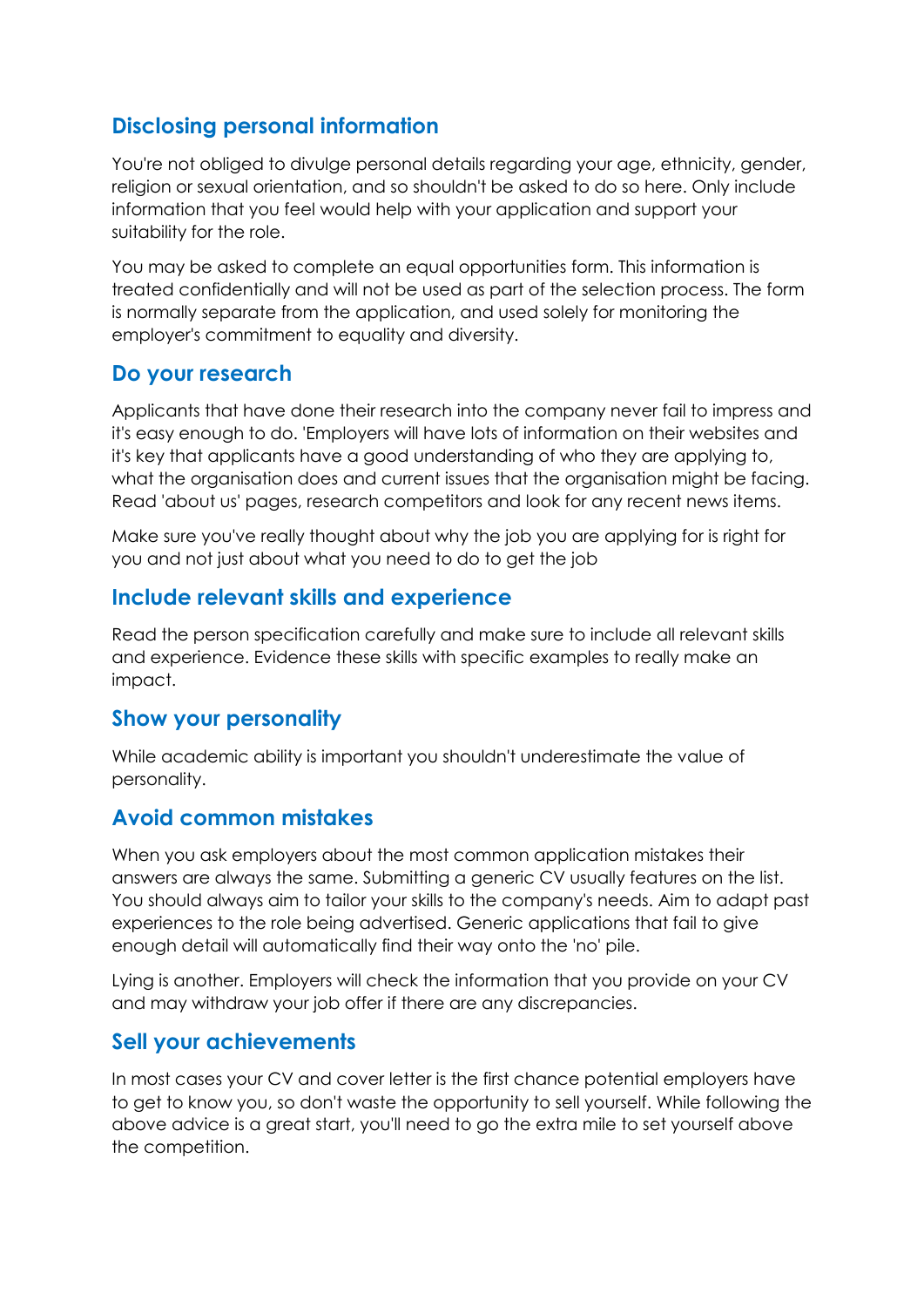#### **Be convincing**

Until you meet in person (hopefully at interview) applications are all about convincing potential employers that you have what they are looking for so before you press the all-important 'send' or 'submit' button, make sure you've really thought about why the job you are applying for is right for you and not just about what you need to do to get the job. If you haven't convinced yourself, you'll struggle to convince employers at interview.

#### **How to make a CV online**

Building a CV can be a tough task to tackle alone. Luckily, there are a range of online tools and tips to help you do it. CV templates are a great way to ensure the information you're including is appropriate, and is presented in a clear and concise manner. All you have to do is download one that matches your situation and what you're looking for, and you'll be able to tailor it accordingly.

#### **CV Layout Do's and Don't**

#### **Even the best written CV in the world can be let down by a lack of proper presentation.**

And although the content is undoubtedly of paramount importance, a CV has to be both well written and presented professionally in order to catch a recruiter's eye and make the most of an application.

It is worth noting that, when it comes to formatting, the approach may depend on the industry. But there are a few simple rules which should generally be adhered to, and if implemented correctly could dramatically increase your chances of success.

#### **Here's our list of CV layout dos and don'ts:**

### **DO**

**Keep it short and sweet.** The most effective CVs aren't just informative, they're also concise. Try and get straight to the most pertinent points, and ideally take up no more than two pages of A4.

**Choose a professional font.** A professional font ensures that your CV can be easily read and simply scanned. Remember: Comic Sans is not your friend. Use Caliber or **Arial** 

**Present things in a logical order.** Use sufficient spacing, clear section headings (e.g. work experience, education) and a reverse chronological order to keep things clear and easily legible. Also highlight your most recent achievements.

**Play to your strengths.** Format your CV to maximise the impact of your application. For example, if you feel a lack of experience is holding you back, lead with education instead. As long as you can relate it back to the role in question, how you order the sections is very much up to you.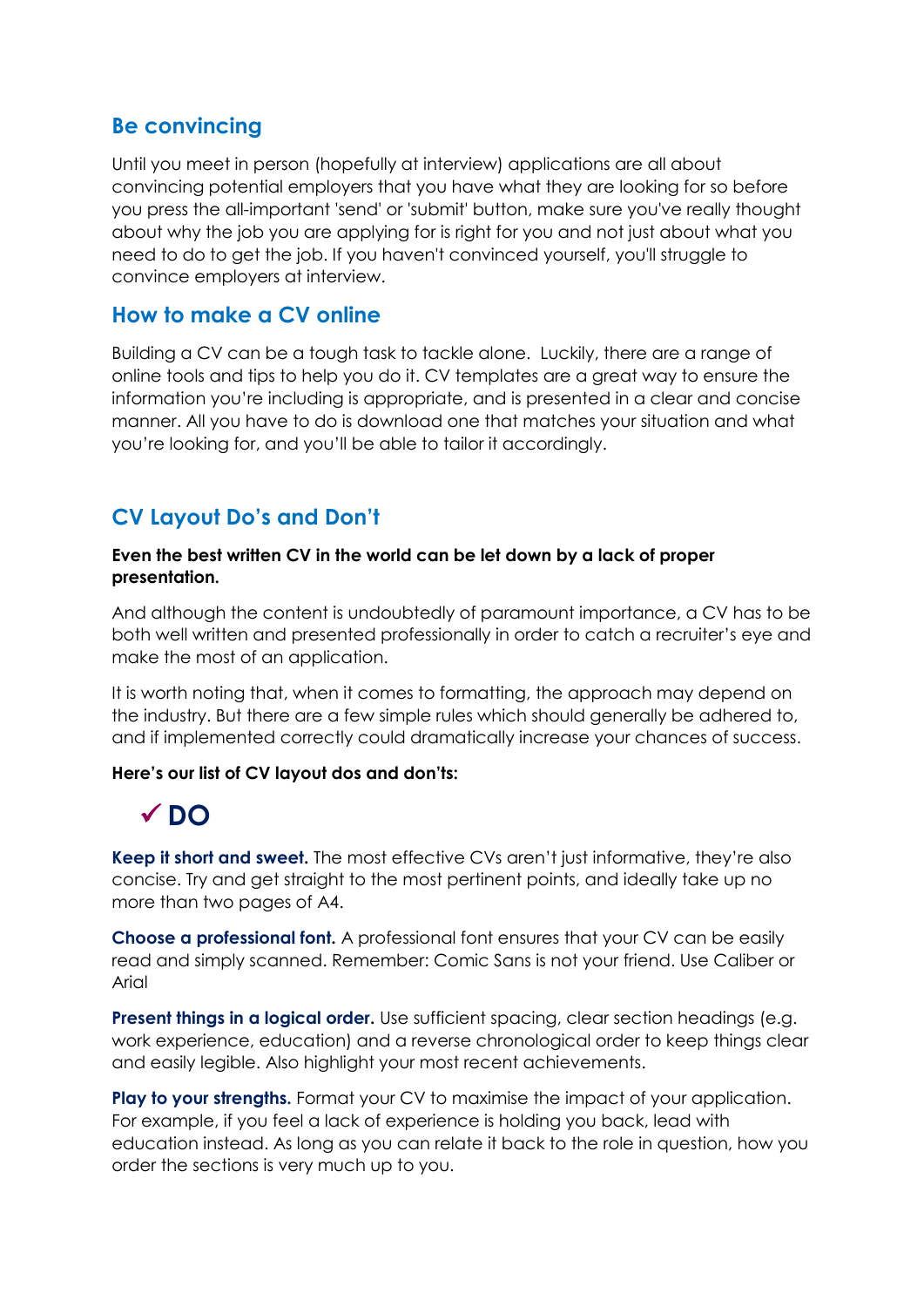Use bullet points. They're a great way to draw attention to any key facts or relevant information, allowing a hiring manager to skim the document easily and find out your significant achievements without having to wade through the hyperbole.

*Other things to do:* Include contact details, keep email address professional (madforit33@email.com does not count), maintain consistent formatting, ask someone to check.

#### **DON'T**

**Be afraid of white space.** Don't fear the gaps. Even if you think your CV looks quite bare, as long as you've included all the relevant information and applicable, quantifiable achievements, you needn't worry. Remember: Sometimes less is more.

**Try to include too much.** The ideal CV should be a checklist of all of your accomplishments. It should not be your life story. Tailoring your CV to the role is a great way to skim some of the fat and keep all waffle to a minimum.

**Include irrelevant information.** Before including any points in your application, ask the same question: will it help you get the role. If the answer is no, take it out. Hobbies and interests are a great example. If they don't help you stand out, don't waste valuable space.

**Forget your cover letter.** Although it is often seen as a different entity all together, your cover letter is attached to your CV and both are vital in helping you clinch the right role. Utilise yours properly, and your CV becomes the perfect document to reinforce your talent. Oh, they didn't say include one? Still do. Every extra opportunity to sell yourself should be taken.

**Experiment with size.** You may think that changing font size is a great way to fit your CV onto two pages. But whether you're using large font to make your application seem longer or you're using smaller font to make sure everything fits, you're not fooling anyone. See also, margin size.

*Other things not to do: Use crazy colours, use crazy fonts, include unnecessary references, include a selfie.*

#### **Make the most of your synonyms**

In order for your CV to be successfully found by a recruiter, you need to think like a recruiter.

Most hiring managers use CV search to look for a specific keyword, either on its own or in combination with other words (e.g. Sales, Retail Assistant, Retail AND Manager etc.). For this reason, just a simple difference in terminology could mean you'll miss out.

For example, if you're a Retail Assistant, and the recruiter is searching for a Sales Advisor, your CV will not rank very well in the listings (if at all), despite the fact that you have all the appropriate skills.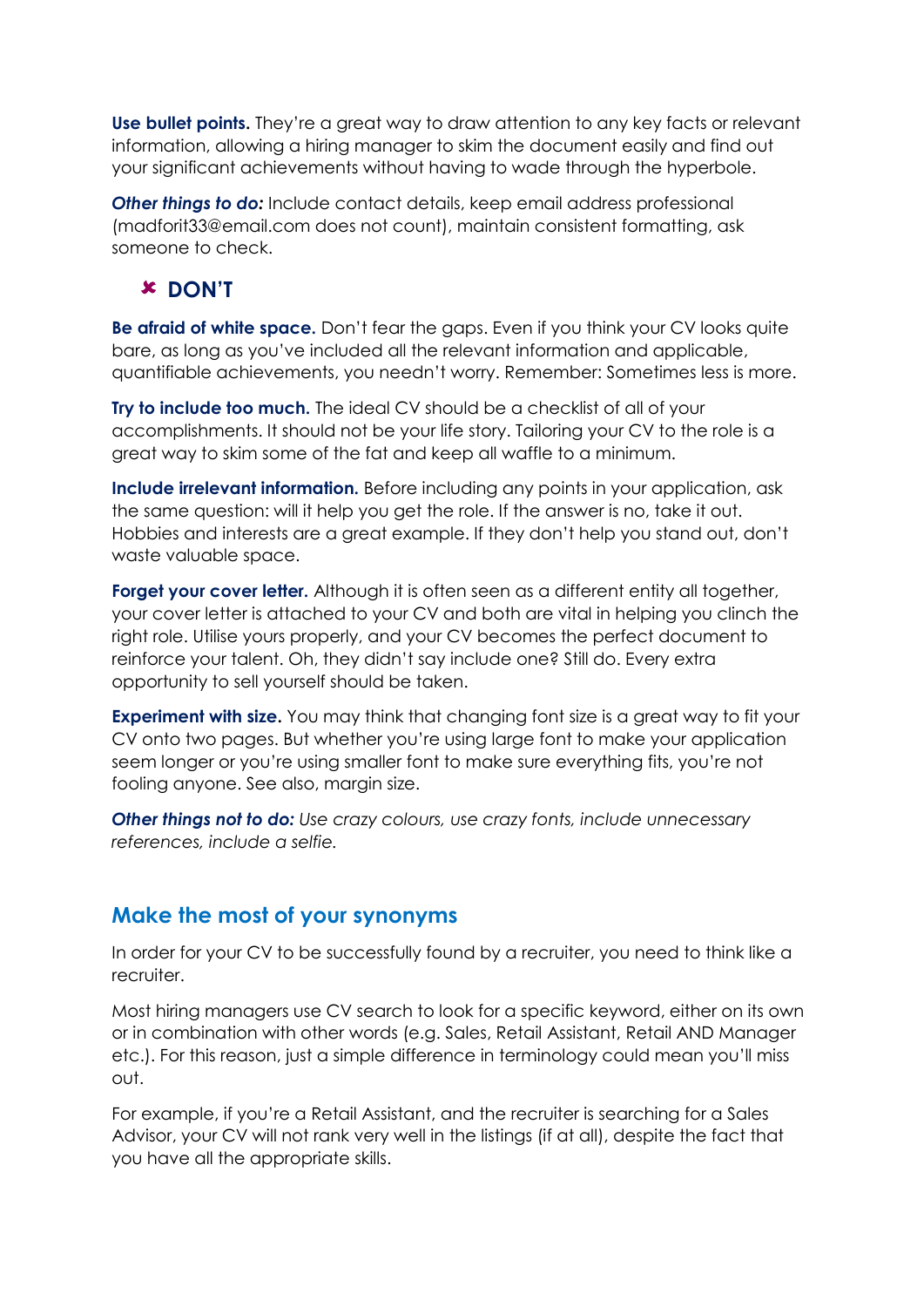To combat this, think about if your previous titles could be referred to by any other name. If the answer is yes, try and mention these variations at some point in your CV. Alternatively, if you're going for an entirely different position, include the title you aspire to. That way, you're covering all the bases.

#### **Be industry specific**

Aside from searching for job title, many hiring managers will use CV searches to look for specific skills. To help maximise your potential, use any industry terminology or jargon to your advantage.

For example, if you've used any particular software during previous roles, or learnt anything whilst studying which may improve your chances, always make sure you mention them, even if they don't seem particularly applicable to you at the time.

This may seem obvious, but you'd be surprised at the potential omissions and oversights you could be making. Even something as simple as stating your proficiency in using CRM systems, or mentioning your previous experience mitigating changes to facilitate business challenges, could help set you apart.

#### **Include and expand**

Don't just include every piece of industry specific jargon that applies to you. *Expand* on it.

For example, saying you're proficient in Microsoft Office, although potentially true, could be underselling your exact abilities. Instead, stating that you are adept at using Microsoft Powerpoint, Microsoft Word, Microsoft Excel (et al) not only underlines your knowledge, it also makes you much more likely to appear in CV searches.

To further increase your chances for success, try stating your current level in a few key areas. Saying you're an expert in Microsoft Excel/Microsoft Excel expert can be much more effective than merely expressing your competency.

#### **Check spelling**

Finally, the age old problem: Spelling.

Although this point should undoubtedly be made for every CV, it holds particular importance in this scenario. Think about it. Although it looks unprofessional to miss your typos when applying for a vacancy, some recruiters may give you the benefit of the doubt if they like the rest of what they see.

But when it comes to CV search, having the correct spelling is absolutely vital, as searches will not pick up those terms that are spelled incorrectly.

Remember: Re-read *everything* again and again before submitting. Spell check is not infallible.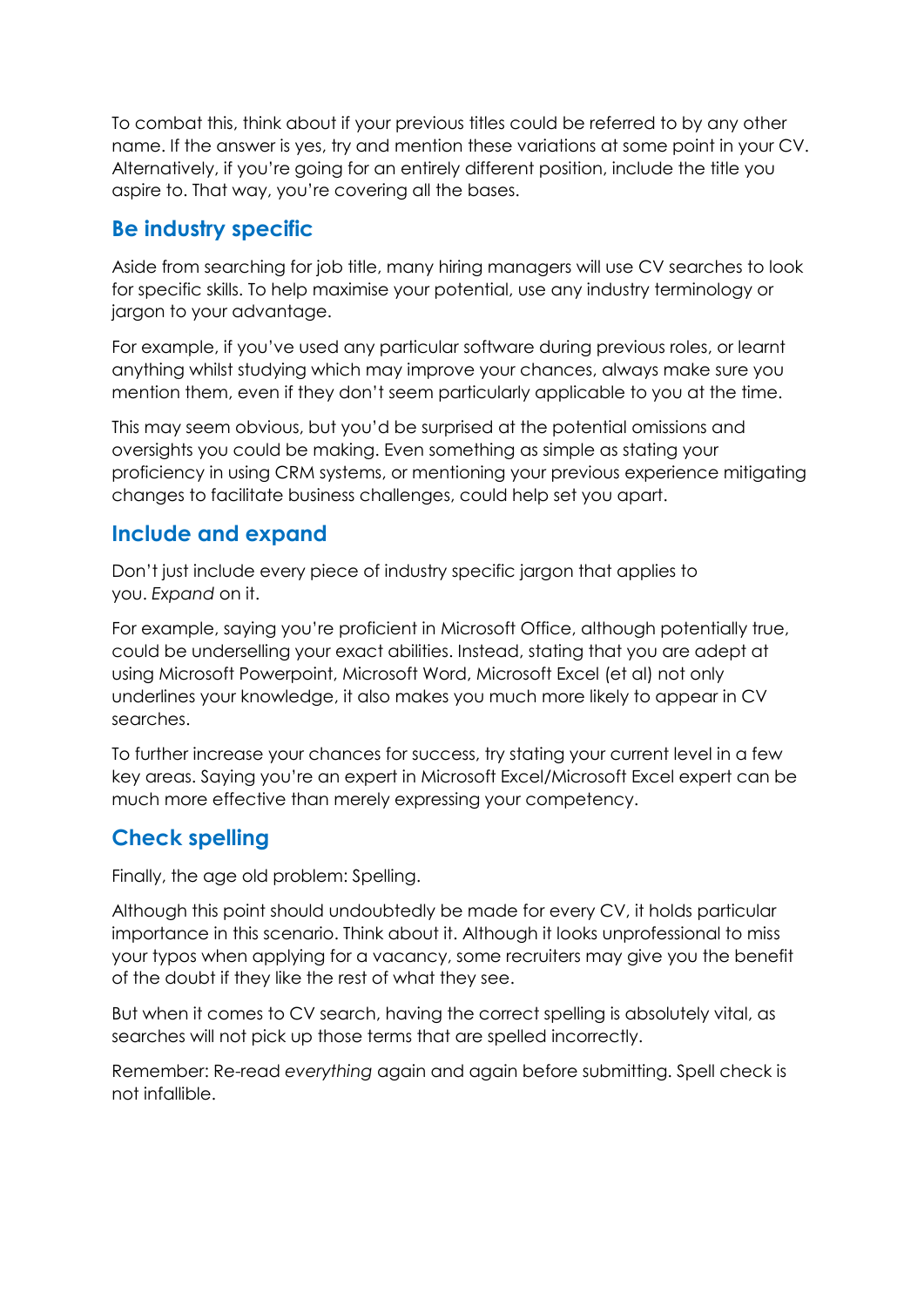#### **How to Respond to a Job Rejection**

Being on the receiving end of a job rejection can make maintaining a positive attitude extremely difficult. However, there are many things you can do to keep your spirits up

Whether you're struggling to land an interview or falling at the final hurdle, the latter stages of finding a job can be disheartening. Indeed, many students and graduates overlook the sheer competitiveness of the application stage; with some allowing several knockbacks to destroy their confidence entirely.

Don't give up at the first hurdle and remain positive.'

So, if you've just been turned down, don't take it personally. Instead, read this advice to help you bounce back…

#### **Contacting the employer**

While the thought of dealing with the person who rejected you can be daunting, getting feedback can have a positive impact in the long term - even if you've been knocked back at the pre-interview stage.

Send your contact an email within a week of the rejection, politely thanking them for their time and asking that they retain your records for any future opportunities. You should also ask what you did well, as this can help you to approach the next application confidently. 'Keep it professional, brief, positive and - most importantly grateful. Explain that you're disappointed not to be selected, but you want feedback on how to improve next time.

Some employers won't give feedback at all, while others will provide bland, generic advice. If you do receive an inadequate response, there's no harm in requesting further information - provided that you don't hassle or appear disrespectful of their decision to reject you.

If they say you needed more experience, ask what experience the successful candidate had. You will be clearer on what was required and can fill that gap for yourself.

#### **Improving your employability**

Being unemployed, even temporarily, provides you with the opportunity to devote time to building your skills. Employability-boosting ventures include taking an internship, learning a new language or volunteering in the local community. You can really take control of your future, so make it count.

We recommend that those struggling to make the breakthrough should develop an action plan of achievable mini-goals such as:

- improving your CV;
- gaining extra work experience;
- developing a speculative job-seeking approach;